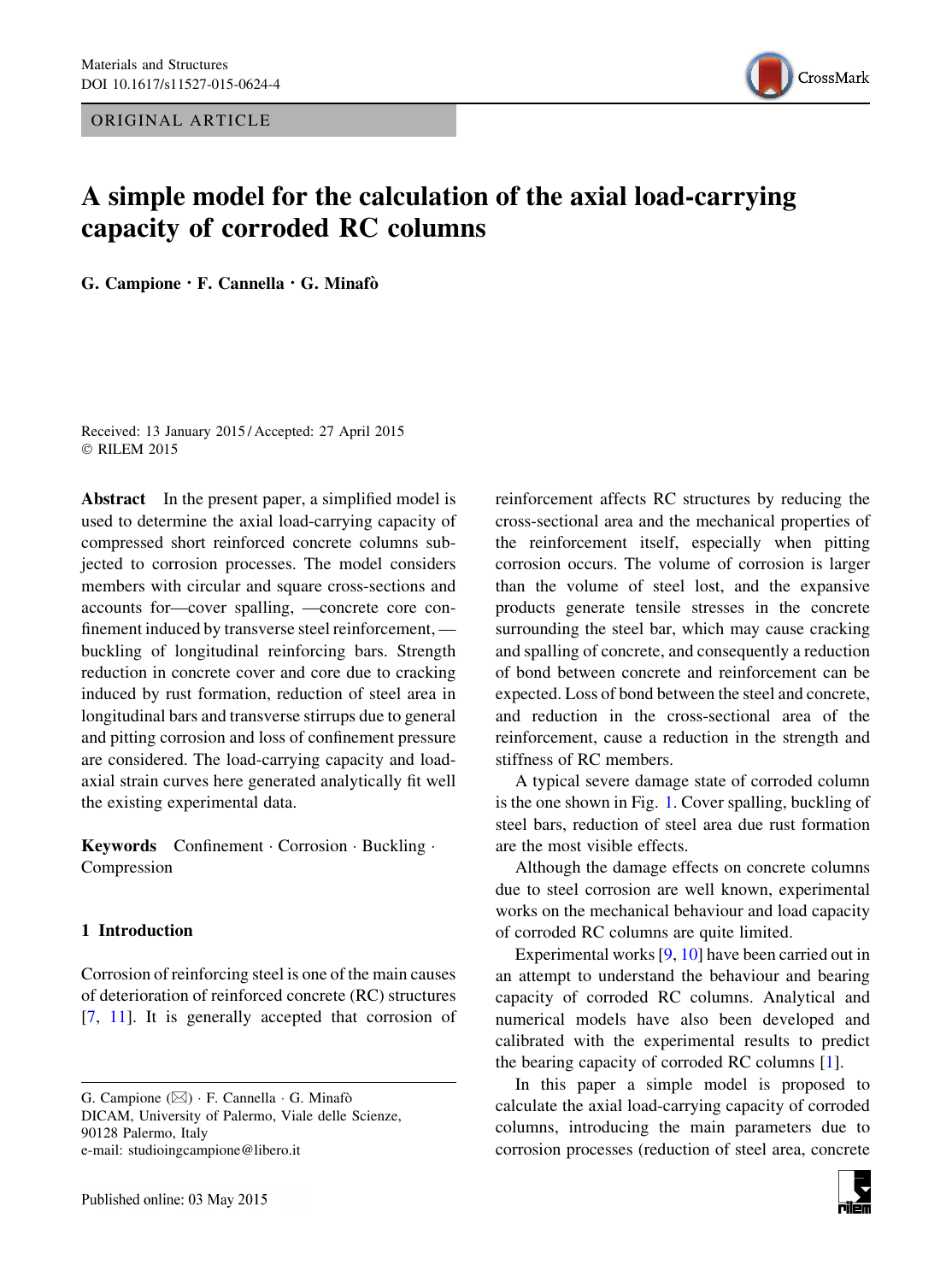<span id="page-1-0"></span>

Fig. 1 State of severely damaged corroded column

strength reduction). The expressions derived here allow easy hand computation and give good agreement with the experimental data available; and the model could be considered a useful tool for preliminary verification of safety in deteriorated structures. Moreover, the cases examined here do not consider the initial concrete strength, and the calculus of the load-carrying capacity is mainly intended to stress the safety factor loss reducing the distance between the design load at the ultimate state and the load-carrying capacity.

## 1.1 Mechanical and geometrical properties of degraded materials

The main effects on the geometrical and mechanical properties of steel and concrete during corrosion process are—reduction in the effective strength of the concrete within the cover zone, —distributed reduction of the steel area in the longitudinal bars and in the stirrups due to general corrosion, —reduction of the steel area and available ductility due to pitting corrosion.

Cracking induced by the expansion of corroded longitudinal and transverse steel bars (rust effect) degrades the strength of compressed concrete. This decrease can be related to the cracking induced by corrosion processes (rust deposits). This reduction affects both the compressive strength of the concrete cover  $f_c$  and of the portion of confined core  $f_{cc}$ involved in the expansion of steel bars due to rust formation.

This crack width can be expressed, as in Coronelli and Gambarova [[4\]](#page-10-0), by Eq. 1:

$$
w_{\rm cr} = 2 \cdot \pi \cdot (v_{\rm rs} - 1) \cdot X \tag{1}
$$

In Eq. (1)  $v_{rs}$  is taken equal to 2, as in Coronelli and Gambarova [[4\]](#page-10-0), and  $2 \times$  is the reduction in bar diameter due to corrosion, which can be measured with the gravimetric method or calculated as suggested in Val [\[13](#page-10-0)] by Eq. 2:

$$
X = 0.0116 \cdot i_{\text{corr}} \cdot t \tag{2}
$$

where  $i_{\text{corr}}$  is the corrosion current density in the reinforcing bar expressed in  $\mu A/cm^2$  and t the time in years.

The lateral strain  $\varepsilon_t$ , which causes longitudinal micro-cracks and reduces the compressive strength, can be expressed, as in Coronelli and Gambarova [\[4\]](#page-10-0) as:

$$
\varepsilon_{t} = \frac{b_{f} - b_{0}}{b_{0}} = \frac{n_{\text{bars}} \cdot w_{\text{cr}}}{b_{0}} = \frac{2 \cdot \pi \cdot n_{\text{bars}} \cdot (2 \cdot X)}{b_{0}} \tag{3}
$$

with  $b_0$  the section width without corrosion cracks,  $b_f$ the section width with corrosion cracks and  $n_{\text{bars}}$  the number of bars for side.

The reduced compressive strength can be related to  $\varepsilon_t$ , as suggested in Vecchio and Collins [\[14\]](#page-10-0), by means of the equation:

$$
\psi = \frac{f_c^*}{f_c} = \frac{1}{1 + k \cdot \frac{\varepsilon_t}{\varepsilon_o}}\tag{4}
$$

with  $k = 0.1$  as suggested in Coronelli and Gam-barova [[4\]](#page-10-0), and  $\varepsilon_0$  assumed 0.002 for normal strength, normal weight concrete.

Equation (4) is also utilized for confined concrete close to the bars replacing  $f_c$  with  $f_{cc}$ , the latter being the compressive strength of the confined concrete.

Assuming uniform distribution of corrosion around the circumference, the residual area (longitudinal bars or stirrups), according to Val [[13\]](#page-10-0), can be determined as:

$$
A_{\rm s}(t) = n \cdot \frac{\pi \cdot [\phi_0 - 2 \cdot X]^2}{4} \tag{5}
$$

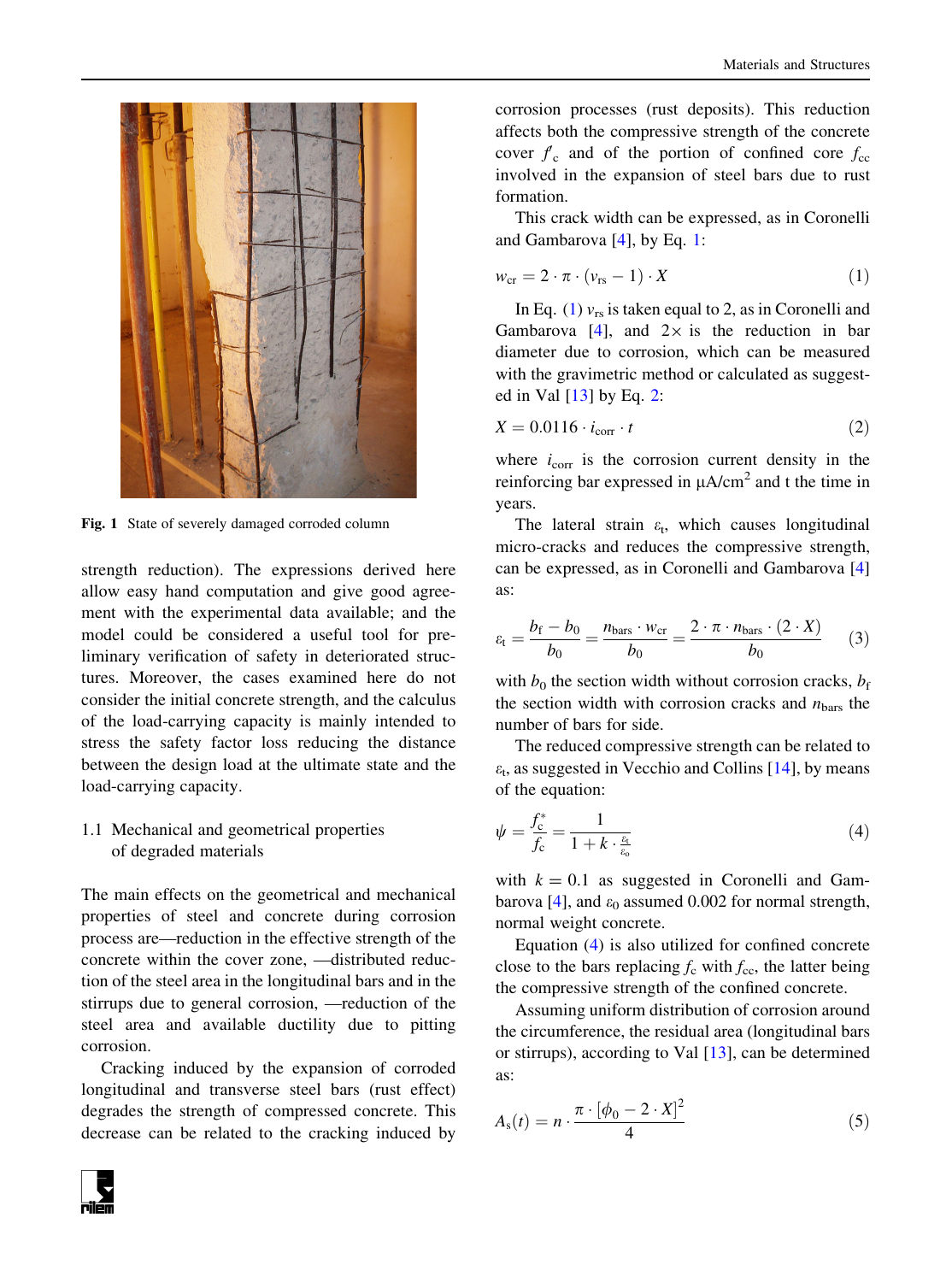<span id="page-2-0"></span>According to Val  $[13]$  $[13]$ , the area reduction in steel bars due to pitting depends on chloride or carbonationinduced corrosion and chlorides may cause localized reductions of the sections. The depth of a pit,  $p(t)$ , which is equivalent to the maximum penetration of pitting  $t$ years after corrosion initiation, can be evaluated as:

$$
p(t) = 0.0116 \cdot i_{\text{corr}} \cdot t \cdot R \tag{6}
$$

According to Val [\[13](#page-10-0)]  $R = p_{\text{max}}(t)/p_{\text{av}}(t)$  values are between 4 and 10 for 5 and 10 mm reinforcing bars of length 150–300 mm. In order to estimate the loss of a cross-sectional area of a reinforcing bar due to pitting, the model of Val [\[13](#page-10-0)] was utilized (as shown in Fig. 2). Based on this model, the cross-sectional area of a pit  $A_p$ , in a reinforcing bar can be calculated as:

$$
A_p(t) = \begin{cases} \frac{A_1 + A_2}{4} \\ \frac{\pi \cdot \phi_0^2 - A_1 + A_2}{4} A_p(t) \\ \frac{\pi \cdot \phi_0^2}{4} \\ \frac{\phi_0}{\sqrt{2}} \le p(t) \le \phi_0 \\ p(t) \ge \phi_0 \end{cases}
$$
(7)



$$
A_1 = \frac{1}{2} \cdot \left[ 2 \cdot \arcsin\left( \frac{2 \cdot p(t) \cdot \sqrt{1 - \left(\frac{p(t)}{\phi_0}\right)^2}}{\phi_0} \right) \cdot \left(\frac{\phi_0}{2}\right)^2 - 2 \cdot p(t) \cdot \sqrt{1 - \left(\frac{p(t)}{\phi_0}\right)^2} \cdot \left| \frac{\phi_0}{2} - \frac{p(t)^2}{\phi_0} \right| \right]
$$
\n(8)

$$
A_1 = \frac{1}{2} \cdot \left[ 2 \cdot \arcsin\left( \frac{2 \cdot p(t) \cdot \sqrt{1 - \left(\frac{p(t)}{\phi_0}\right)^2}}{2 \cdot p(t)} \right) \cdot \left(\frac{\phi_0}{2}\right)^2 - 2 \cdot p(t) \cdot \sqrt{1 - \left(\frac{p(t)}{\phi_0}\right)^2} \cdot \frac{p(t)^2}{\phi_0} \right]
$$
(9)

Therefore, the area of steel bars (or the same for stirrups if any) affected by pitting is:

$$
A_{\rm s}(t) = n \cdot \left(\frac{\pi \cdot \phi_0^2}{4} - A_{\rm p}(t)\right) \ge 0 \tag{10}
$$

The reduction in ultimate strain is expressed as:

$$
\varepsilon'_{su} = \varepsilon_{sy} + (\varepsilon_{su} - \varepsilon_{sy}) \cdot \left(1 - \frac{\alpha_{pit}}{\alpha_{pit}^{max}}\right) \alpha_{pit} < \alpha_{pit}^{max} \tag{11}
$$

The application of Eq.  $(11)$  is therefore linked to the parameter  $\alpha_{\rm pit}^{\rm max}$ , whose evaluation is critical for describing the bar ductility. Different values of  $\alpha_{\rm pit}^{\rm max}$  have been measured by various authors and values range from 0.5 to 0.1 [\[13\]](#page-10-0).

Finally, in the presence of general corrosion and pitting the whole reduced area (longitudinal bars or stirrups) proves to be:

$$
A_{\text{sred}}(t) = n_{\text{bar}} \cdot \left\{ \frac{\pi \cdot [\phi_0 - 2 \cdot X]^2}{4} - A_{\text{p}}(t) \right\} \tag{12}
$$

## 1.2 Axial load-carrying capacity of corroded columns

The cases examined here are those shown in Fig. [3.](#page-3-0) They refer to short RC members having a circular or square cross-section with diameter D or side b and reinforced with n longitudinal steel bars of diameter  $\phi_1$ Fig. 2 Pitting model from Val  $[13]$  and with area  $A_1$ , and confined by transverse closed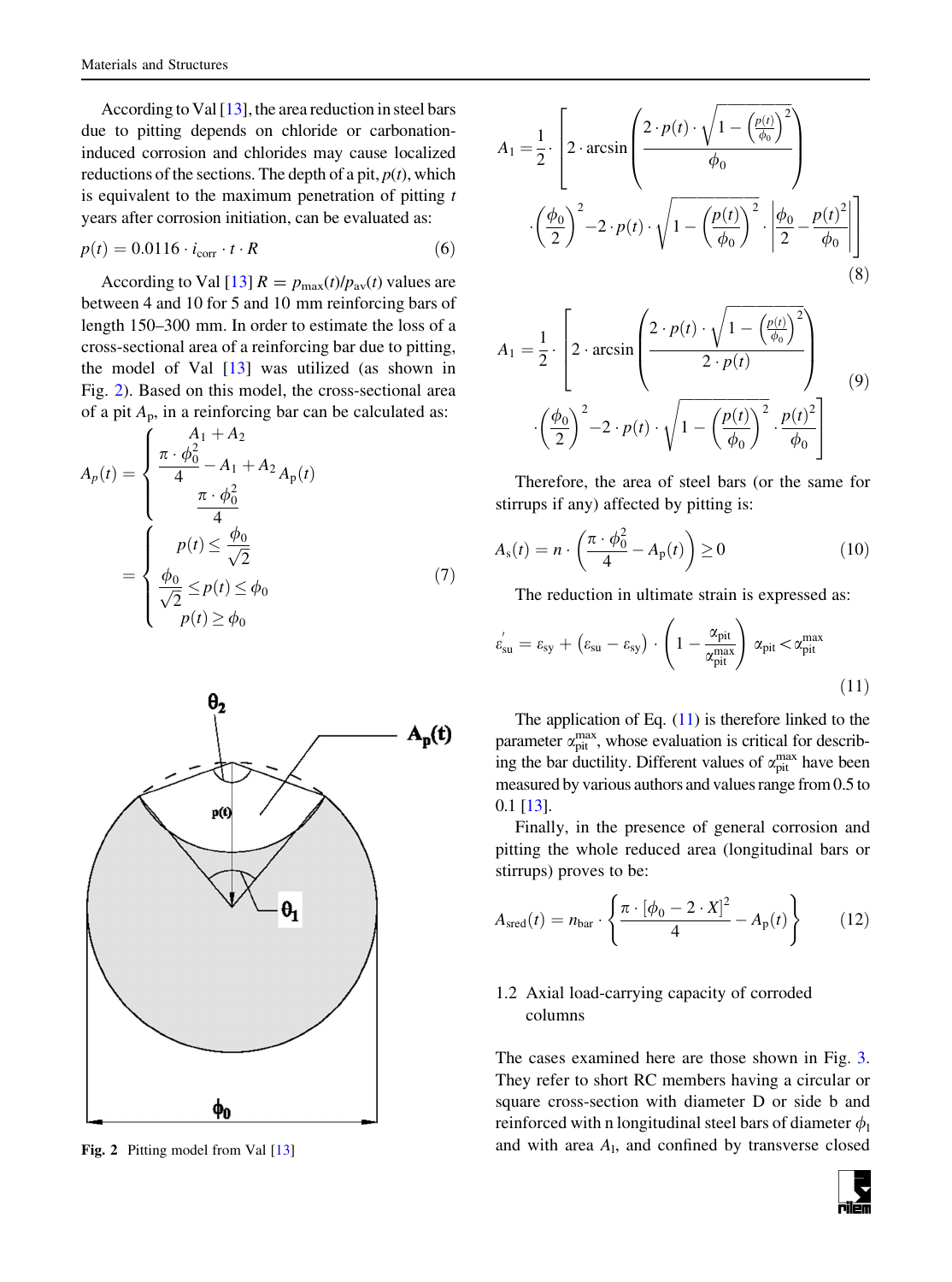<span id="page-3-0"></span>steel spirals (or stirrups) with diameter  $\phi_{st}$  and area  $A_{st}$ . Transverse steel is placed in the plane of the crosssection at clear spacing s with a cover  $\delta$ .

The effects of corrosion considered below are reduction of steel area of longitudinal and transverse reinforcements (Eq. [12](#page-2-0)), —reduction in compressive strength of concrete cover and of a portion of confined core (Fig. 3) due to cracking induced by rust formation (Eq. [4\)](#page-1-0), —reduction in confinement pressure due to the rust formation calculated below), —buckling effects on compressed bars due to reduction of area of longitudinal and transverse steel (calculated below).

Several models, e.g. [[9\]](#page-10-0), consider the inverse relationship between the concrete strength and the concrete cover depth to predict the time necessary for cover spalling leading to a loss of load-carrying due to area reduction, loss of confinement and buckling of longitudinal bars. Further studies will be addressed to including these effects in the model.

For confined concrete, to correlate the compressive strength  $f_{cc}$  and corresponding strain  $\varepsilon_{cc}$  with that of unconfined concrete and the effective confinement pressure  $f_{\text{le}}$ , the model of Razvi and Saatcioglu [\[8](#page-10-0)] is adopted through Eq. 13:

$$
\frac{f_{\rm cc}}{f_{\rm c}} = 1 + 6.7 \cdot \left(\frac{f_{\rm le}}{f_{\rm c}}\right)^{-0.17}
$$
\n(13)

$$
\frac{\varepsilon_{\rm cc}}{\varepsilon_{\rm o}} = 1 + 5 \cdot \left[ 6.7 \cdot \left( \frac{f_{\rm le}}{f_{\rm c}} \right)^{-0.17} \cdot \frac{f_{\rm le}}{f_{\rm c}} \right] \tag{14}
$$

with the confinement pressure  $f_{\text{le}}$  calculated as:

$$
f_{\rm le} = \left(\frac{2 \cdot A_{\rm st} \cdot f_{\rm y}}{b \cdot s}\right) \cdot \left(0.15 \sqrt{\frac{b}{s} \cdot \frac{b}{s_1} \cdot \left(\frac{2 \cdot A_{\rm st} \cdot f_{\rm y}}{b \cdot s}\right)}\right)
$$
  
for a square cross section (15a)

for a square cross-section  $(15a)$ 

$$
f_{\text{le}} = \frac{2 \cdot A_{\text{st}} \cdot f_{\text{y}}}{d \cdot s} \cdot (\cos \alpha)^{2}
$$
 for a circular cross-section with a spiral (15b)

where  $A_{st}$  is the stirrup area,  $f_y$  the stirrup yield strength, *b* the width section, *s* the tie spacing,  $s_1$ the spacing of laterally supported longitudinal reinforcing and d the diameter of the circular section. The use of  $f<sub>y</sub>$  derived from the model of Mander et al. [[6\]](#page-10-0), which considered hoop tension developed by the transverse reinforcement at yield stress to determine the uniform lateral stress on the concrete core.

Equation  $(15a)$  allows one to take into account the discontinuities of the stirrups along the height, and of the number of longitudinal bars increasing the confinement effect.

The confinement pressures are calculated under the hypothesis verified experimentally [[6,](#page-10-0) [8\]](#page-10-0), that stirrups have to yield at concrete crushing. This phenomenon occurs in confined columns after the cover is spalled off under a sustained load close to the peak value.

If corrosion processes are taking place, the confinement pressure given by Eq.  $(15a, 15b)$  has to be reduced because of—the reduction in the area of transverse steel bars (Eq. [12\)](#page-2-0), —the increase in the the



Fig. 3 Cross-sections analyzed

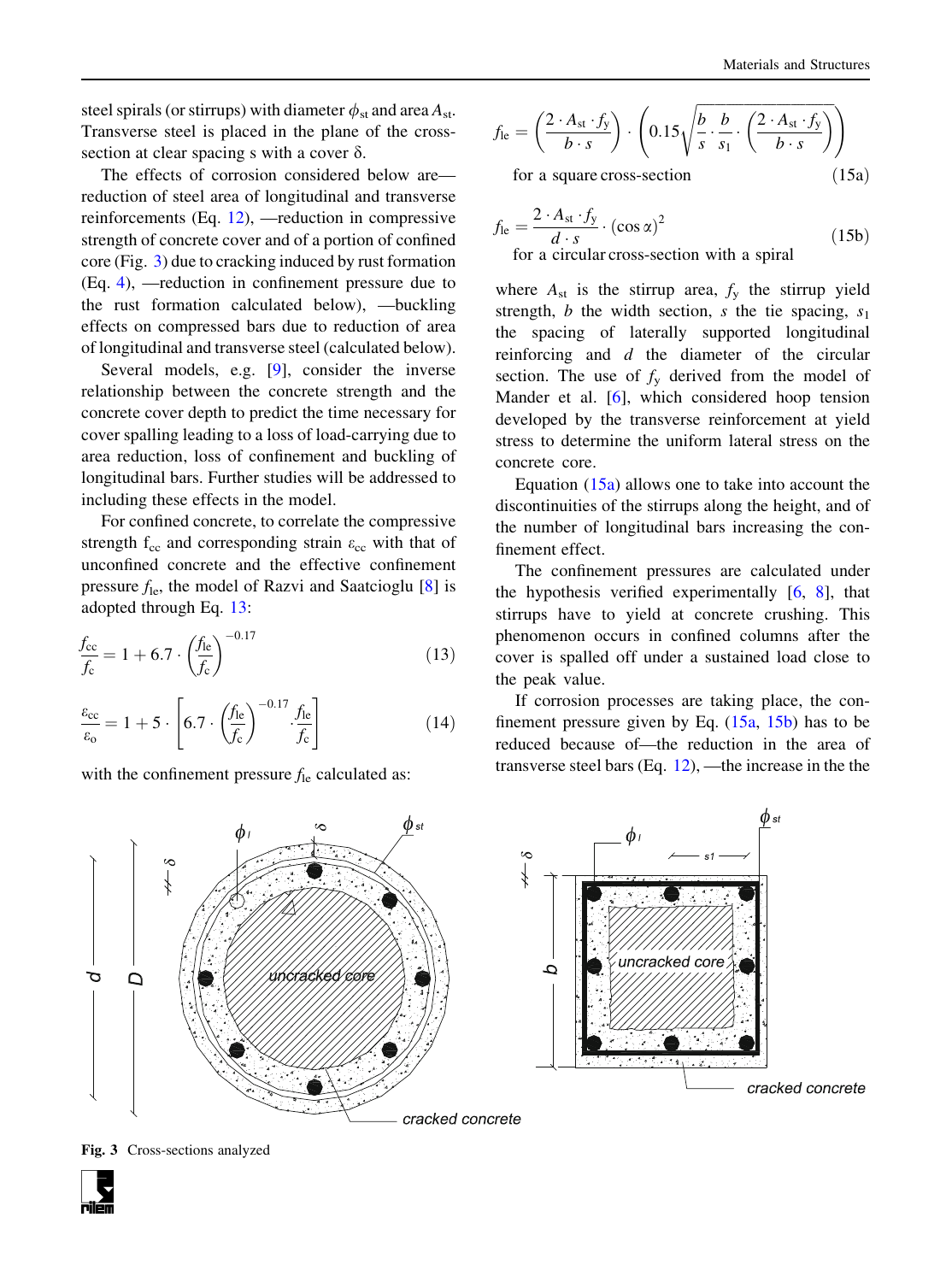diameter of the longitudinal bars (rust formation) inducing concrete core cracking.

If corrosion processes are still taking place in the service condition, if the cover is spalled off due to rust formation additional tensile stress arises in the stirrup leg. Therefore this contribution has to be subtracted from the yielding stress utilized in Eq. [\(15a\)](#page-3-0).

The free expansion of the side of the cross-section due to rust formation in the external bars is

$$
\delta_{y} = 2 \cdot X \tag{16}
$$

Consequently in the stirrup the displacement induced by rust formation determines an internal force  $F$ . This force is due to the shortening of the concrete along the side of the stirrups and to the elongation of the stirrup. If stirrup elongation alone is considered (maximum stress) we have:

$$
\delta = \frac{F \cdot b}{E_s \cdot A_{st}}\tag{17}
$$

Imposing compatibility of the displacements given by Eqs.  $16$  and  $17$  the value of the force  $F$  and therefore the stress in the stirrup leg is obtained in the form:

$$
\sigma = \frac{2 \cdot X}{b} \cdot E_{\rm s} \tag{18}
$$

In Eq. ([15a](#page-3-0), [15b](#page-3-0)) the yield stress is substituted with the effective stress  $\sigma$ , which proves to be:

$$
\sigma_{\rm s} = f_{\rm y} \cdot \left[ 1 - \frac{2 \cdot X}{b} \cdot \frac{E_{\rm s}}{f_{\rm y}} \right] \tag{19}
$$

For longitudinal compressed bars, if the concrete cover is spalled off due to rust formation, the risk of buckling increases. Consequently, there is a dangerous reduction in the strength contribution of the main bars and in some cases also the opening of the intermediate ties occurs with some loss of confinement effects.

If the cross-section of the bar is locally reduced the ultimate strength is also reduced [\[2](#page-10-0)]. Hence the difference between the tensile strength of a virgin bar and that of a corroded bar is negligible, while the ultimate tensile strength is different and lower in the reduced cross-section. This is very important for plastic analysis, because the ductility of the bar is reduced.

The critical load and critical length can be calculated in a simplified manner by considering an axially loaded elastic beam on an elastic medium, which is represented by the spread springs simulating the stirrups subjected to tensile forces. In this case in Campione and Minafò  $\lceil 3 \rceil$  the following expressions for the critical load  $P_{\text{crit}}$  and for the critical length L are obtained:

$$
P_{\rm cr} = 3.46 \cdot \sqrt{E_{\rm r} \cdot I \cdot k}(N) \qquad (20)
$$
\n
$$
\left(\text{or critical stress } \sigma_1 = \frac{P_{\rm cr}}{A_{\rm t}}\right)
$$

$$
L = 4.77 \cdot \left(\frac{E_{\rm r} \cdot J}{k}\right)^{0.25} \quad (\text{mm}) \tag{21}
$$

$$
E_{\rm r} = \frac{4 \cdot E_{\rm s} \cdot E_{\rm p}}{\left(\sqrt{E_{\rm s}} + \sqrt{E_{\rm p}}\right)^2} = E_{\rm s} \cdot \frac{4 \cdot \beta}{\left(1 + \sqrt{\beta}\right)^2} \tag{22}
$$

with

$$
I = \frac{\pi \cdot \phi_o^4}{64} \tag{23}
$$

and  $\beta$  the share of the elastic modulus due to the hardening effect  $(E_p = \beta \cdot E_s)$  and k a stiffness parameter in the form [\[3\]](#page-10-0):

$$
k = \frac{E_P \cdot A_{st}}{b} \cdot \sqrt{2} \quad \text{for a corner bar} \tag{24a}
$$

$$
k = \frac{48 \cdot E_P \cdot I_{\rm st}}{s_1^3} \quad \text{for a mid - face bar} \tag{24b}
$$

$$
k = \frac{2 \cdot E_{\rm P} \cdot A_{\rm st}}{\sqrt{s^2 + d_{\rm s}^2}}
$$
 for a spiral (24c)

with  $\beta = 1$  in the elastic range or assumed to be 0.03 at the yielding stage and  $I_{\rm st} = \frac{\pi \cdot \varphi_{\rm st}^4}{64}$ ,  $A_{\rm st} = \frac{\pi \cdot \varphi_{\rm st}^2}{4}$ .

If we refer to the ultimate state occurring due to a high level of axial strain the cover is spalled off and the stirrups have to yield. If the corrosion process is taking place the critical length increases and the critical load decreases with the variation in time.

Figure [4](#page-5-0) shows the reduction in critical load (dimensionless with respect to the yielding value) and the increases in the critical length  $L$  (dimensionless with respect to s) with increases in time. The examples refer to columns with—square cross-section with four corner bars and four side bars having diameter 16 mm and stirrup with diameter 6 mm at pitch 250 mm, circular cross-section of diameter  $D = b$  and having 8  $\phi$  16 longitudinal bars and transverse spirals with diameter 6 mm at pitch 250 mm. The current intensity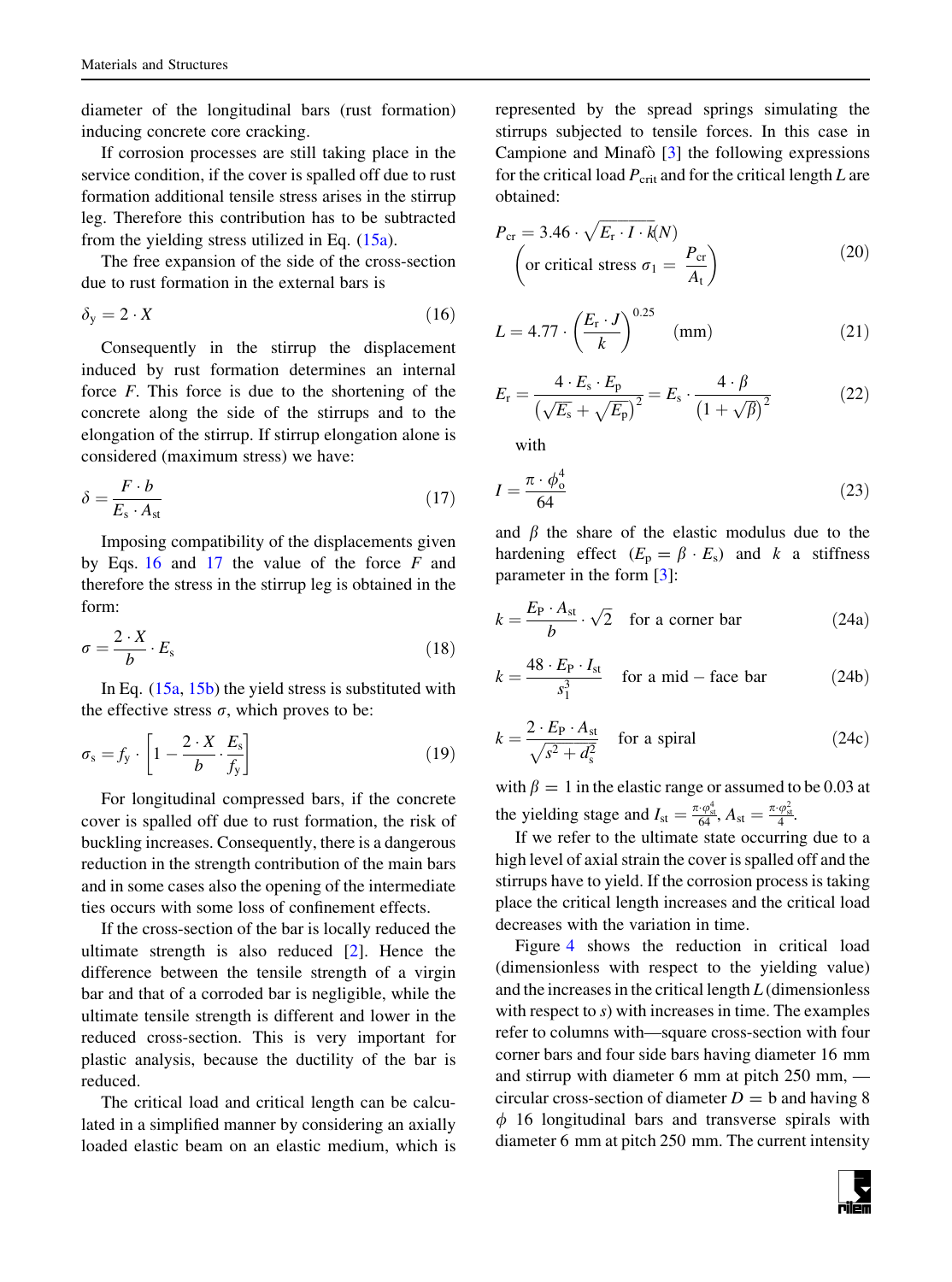<span id="page-5-0"></span>



due to general corrosion was assumed to be 1  $\mu$ A/cm<sup>2</sup>. This value represents severe corrosion conditions. It was moreover supposed that if after 20 years rust formation produced cover cracking above 1 mm the cover was ineffective and the critical stress was reduced with respect to the yielding value.

More in detail, a slight increase of the critical length was observed, while the critical stress was significantly reduced when the time increased—e.g. after 50 years the reduction was almost 35 %. This aspect is very important if members are in a seismic area because the risk of buckling increases and the vulnerability of the columns also significantly increases.

The load-carrying capacity of corroded RC columns is determined as the sum of the four different strength contributions shown in Fig. [5.](#page-6-0) These terms are constituted by— $P_{\text{cover}}$  due to the concrete cover area cracked in a biaxial state of stresses,  $-P_{\text{crackedcore}}$ due to the concrete core area across the bars which are in a cracked triaxial stress state,  $-P_{\text{core}}$  due to the internal area of the concrete core which is in a triaxial stress state—and  $P_{\rm sl}$  due to the longitudinal bars including buckling phenomena.

Considering the previous contributions one obtains:

 $(25)$ 

$$
P_{\rm u} = \psi \cdot f_{\rm c}' \cdot A_{\rm cover} + \psi \cdot f_{\rm cc} \cdot A_{\rm crackedcore} + f_{\rm cc} \cdot A_{\rm core} + A_{\rm 1} \cdot \sigma_{\rm s}
$$

with

$$
A_{\text{cover}} = 4 \cdot b \cdot \delta - 2\delta^2 \tag{26a}
$$

$$
A_{\text{core}} = (b - 2 \cdot \delta - 2 \cdot \varphi_{\text{st}} - 2 \cdot \varphi_1)^2 \tag{26b}
$$

$$
A_{\text{crackedcore}} = b^2 - (4 \cdot b \cdot \delta - 2\delta^2) - (b - 2 \cdot \delta - 2 \cdot \varphi_{\text{st}} - 2 \cdot \varphi_1)^2 \qquad (26c)
$$

and  $\sigma_s$  the minimum between buckling and yielding stress.

Numerical examples in terms of dimensionless load-carrying capacity versus time increases are shown in Fig. [6](#page-7-0) for the same data as in Fig. 4 and for two different values of current intensity (0.1 and 1.0  $\mu$ A/cm2). In the same graph the ratio between design strength value  $f_{cd}$  and characteristic value  $f_{ck}$ equal to 1/1.5 (with safety factor 1.5 given by several European codes) is also given. The variations in the stress in the stirrups ( $\sigma_s/f_{yw}$ ) and in the longitudinal bars  $\sigma_1/f_{\rm vl}$ ) are also given.

The results obtained show that, without corrosion processes and in the absence of cover, the increases in the compressive strength due to confinement and the presence of unbuckled longitudinal bars ensures that the whole load-carrying capacity of the cross-section is developed; by contrast, under a severe corrosion process (simulated with a current intensity of  $1 \mu A$ / cm<sup>2</sup>) the reduction in load-carrying capacity with buckled bars after 50 years is almost 20 %. If pitting corrosion is also considered the strength reduction is almost the same because, seeing the low geometrical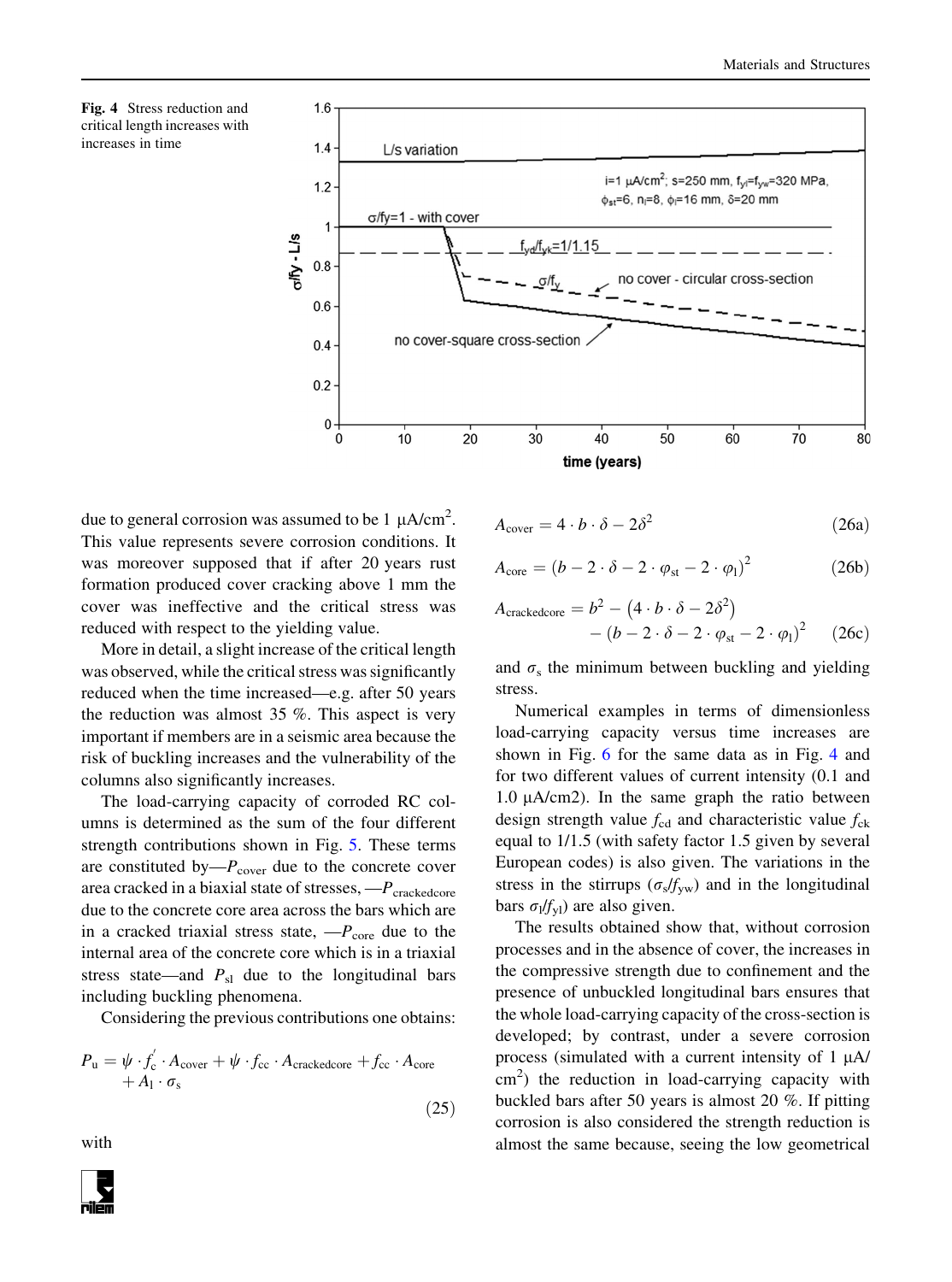<span id="page-6-0"></span>

Fig. 5 Simplified model for calculus of load-carrying capacity

ratio of the steel bars adopted, the load-carrying capacity mainly depends on the load-carrying capacity of the core.

Moreover, the stress in the stirrups and longitudinal bars is strongly influenced by corrosion processes. For severe conditions, after 40 years the working stress in the stirrups approaches zero, with loss of confinement, and in longitudinal bars only 35 % of the yield stress is available.

Figure [7](#page-8-0) shows for the same data ass in Fig. [6](#page-7-0) the variation in the load-carrying capacity for members with square and circular cross-sections, showing the major reduction that occurs in a square cross-section because of the shape of the section, which for the same diameter and stirrup pitch proves more effective in members with a circular cross-section and transverse spirals. In a static condition it has to be stressed that the risk of collapse due to the loss of bearing capacity does not occur, the ultimate load being higher than the ratio between the design strength value  $f_{cd}$  and the characteristic value  $f_{\rm ck}$ .

### 1.3 Stress–strain curves for confined concrete

The stress–strain relationship adopted for unconfined concrete covers is that of Mander et al. [[6\]](#page-10-0) in which the coefficient  $\psi$  given by Eq. [\(4](#page-1-0)) is introduced to express the reduction in compressive strength due to the general corrosion, proving to be:

$$
\sigma = \psi \cdot f_c \cdot \frac{\frac{\varepsilon}{\varepsilon_o} \cdot \beta}{\beta - 1 + \left(\frac{\varepsilon}{\varepsilon_o}\right)^{\beta}}
$$
(27)

$$
\beta = \frac{E_{\rm c}}{E_{\rm c} - \frac{f_{\rm c}}{\varepsilon_{\rm o}}} \tag{28}
$$

where  $E_c$  is the initial elasticity tangent modulus of the concrete.

For confined concrete the same equations are utilized but  $f_c$  and  $\varepsilon_0$  are replaced with  $f_{cc}$  and  $\varepsilon_{cc}$ .  $\psi$ is only applied to the cracked core, which is the area of thickness  $\phi$  closest to the stirrups.

#### 1.4 Stress–strain curves for longitudinal steel

The constitutive law assumed for a compressed longitudinal bar is that of Dhakal and Maekawa [\[5\]](#page-10-0) and is given by Eq. [25](#page-5-0) a–d:

$$
\frac{\sigma}{\sigma_{l}} = 1 - \left(1 - \frac{\sigma^{*}}{\sigma_{l}^{*}}\right) \cdot \left(\frac{\varepsilon - \varepsilon_{y}}{\varepsilon^{*} - \varepsilon_{y}}\right) \quad \varepsilon_{y} < \varepsilon \leq \varepsilon^{*} \tag{29a}
$$

$$
\sigma \geq 0.2 f_y; \ \sigma = \sigma^* - 0.02 E_s \ (\varepsilon > \varepsilon^*) \quad \varepsilon > \varepsilon^* \tag{29b}
$$

$$
\frac{\varepsilon^*}{\varepsilon_y} = 55 - 2.3 \cdot \sqrt{\frac{f_y}{100}} \cdot \frac{L}{\phi_1} \qquad \frac{\varepsilon^*}{\varepsilon_y} \ge 7 \tag{29c}
$$

$$
\frac{\sigma^*}{\sigma_1^*} = \alpha \cdot \left(1.1 - 0.0116 \cdot \sqrt{\frac{f_y}{100}} \cdot \frac{L}{\phi_1}\right) \qquad \frac{\sigma^*}{f_y} \ge 0.2
$$
\n(29d)

 $\alpha$  being 1 for linear hardening bars and 0.75 for perfectly elastic–plastic bars, and L being the buckling length.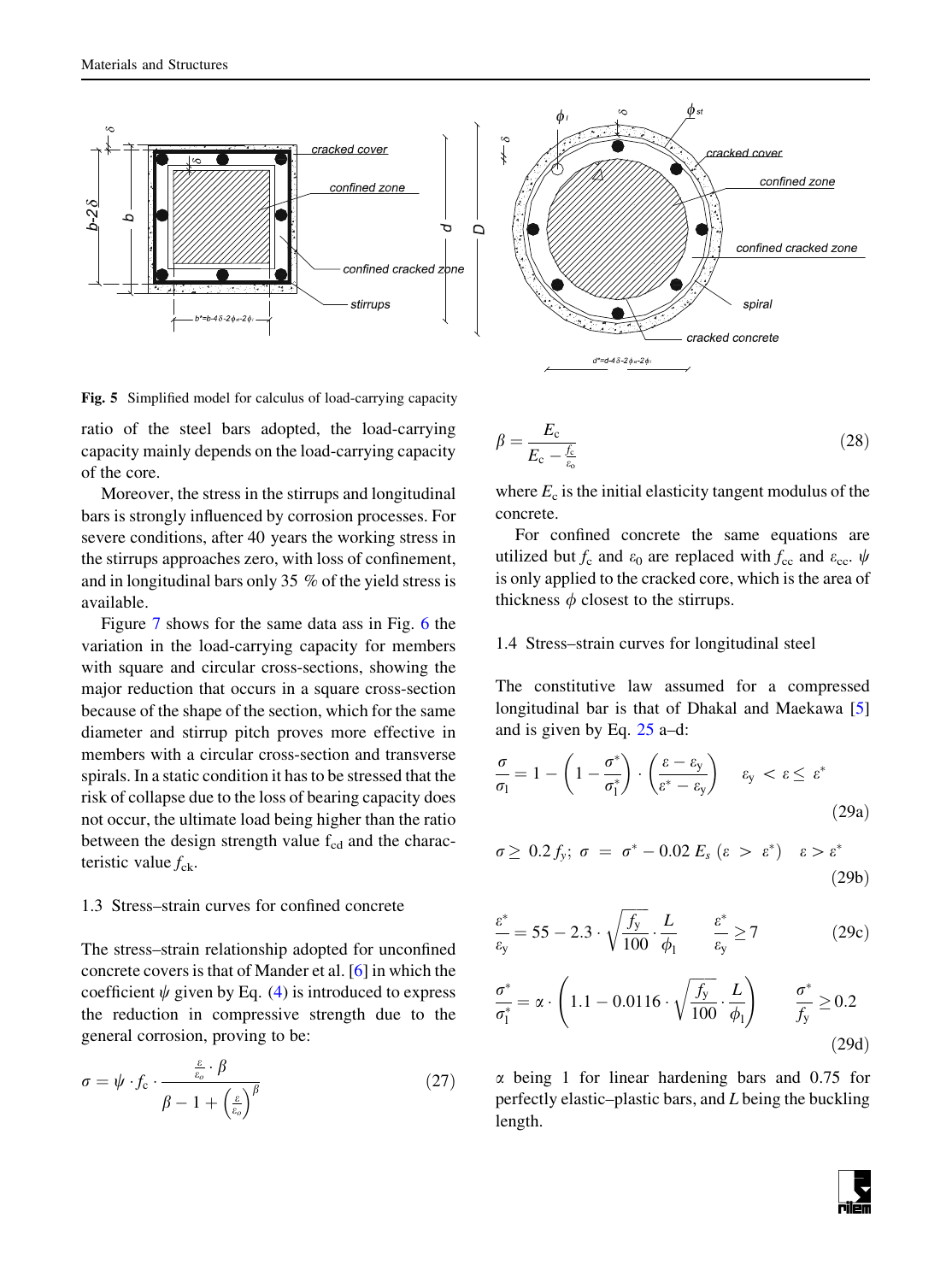<span id="page-7-0"></span>Fig. 6 Axial load-carrying capacity for members with square cross-section and different values of current intensity ( $\mu A/cm^2$ ): **a** 0.1; **b** 1.0



#### 1.5 Experimental validation

In this section the suitability of the model is verified with experimental data referring to members with square and circular cross-sections. The data for columns with a square cross-sections were those of Uomoto and Misra [[12\]](#page-10-0) and Rodriguez et al. [\[9](#page-10-0)], while those for members with a circular cross-section and steel spirals are those of Bae et al. [\[1](#page-10-0)].

Uomoto and Misra [[12](#page-10-0)] tested ten columns with a square cross-section and side 100 mm and length 400 mm. The longitudinal reinforcement was constituted by four 10-mm deformed bars, one in each corner, with a 20-mm cover. The stirrups, constituted by deformed bar, had a diameter of 6 mm and the stirrup pitch was 75 mm. Two levels of sodium chloride  $(1.0 \text{ and } 6.6 \text{ kg/m}^3)$  were added to the mix water. Two corrosion currents were applied (45 and

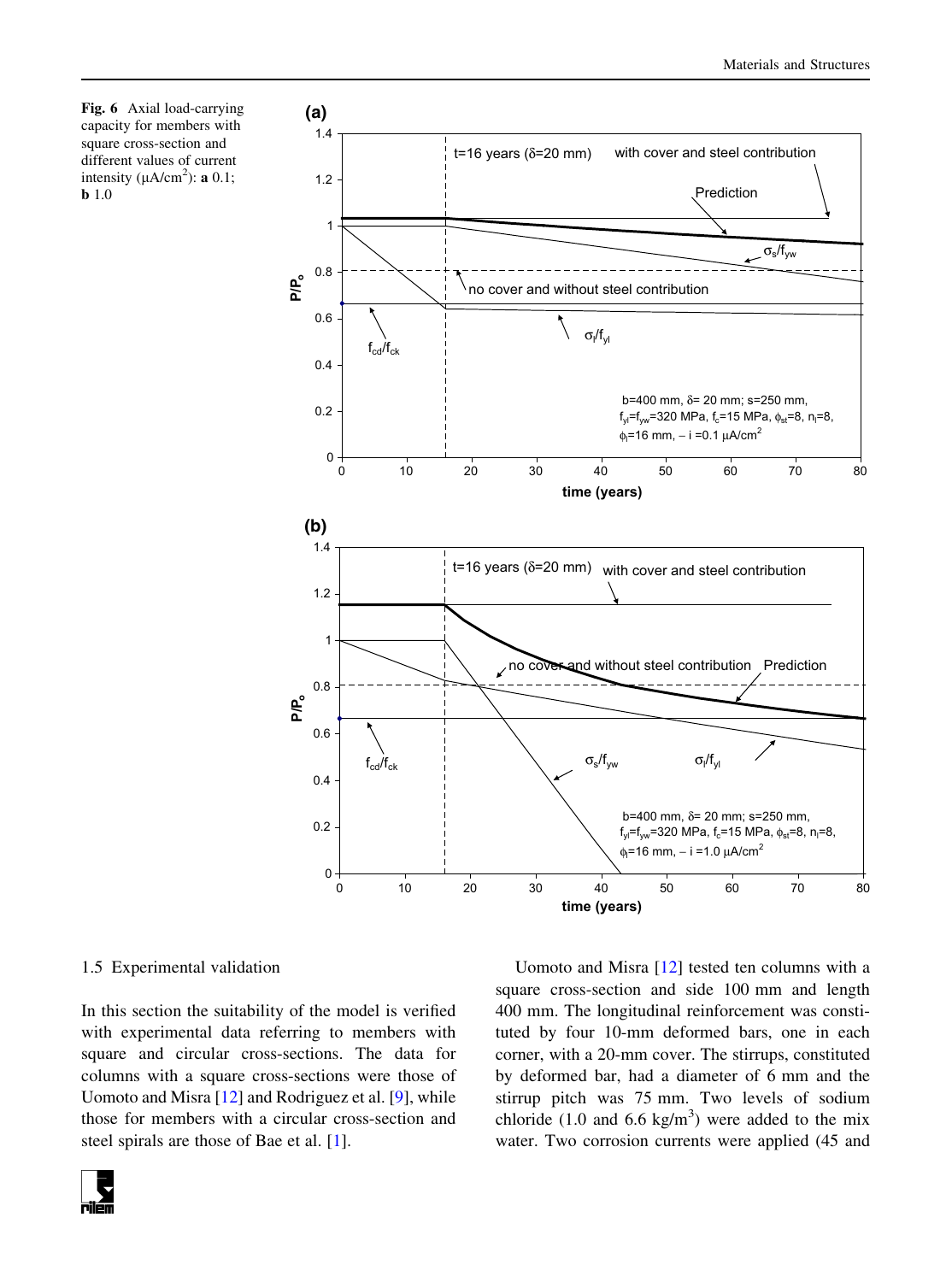<span id="page-8-0"></span>



180 mA) for either 2 or 10 days. No pre-loading was applied during the corrosion period. An axial load was applied to the columns. The failure mode of the columns was characterized by spalling of the concrete cover and buckling of the longitudinal reinforcement. The two columns with least corrosion (45 mA for two days) had residual load-carrying capacities of 88 and 98 % of the control columns (type 1 in Table [1\)](#page-9-0). The other six corroded columns (180 mA and 10 days) had residual load-carrying capacities ranging from 77 to 84 % of the control (type 2 of Table [1](#page-9-0)). The reductions in load-carrying capacity were larger than could be explained on the basis of reinforcement area loss alone.

Rodriguez et al. [\[9](#page-10-0)] tested in compression 24 columns subjected to accelerated corrosion processes. The columns had a square cross-section with side 200 mm and length 2000 mm. The columns tested were divided into three groups. Type 1 columns were reinforced with four longitudinal bars 8 mm in diameter and stirrups 6 mm in diameter at pitch 100 mm. Type 2 columns had four 16-mm main bars and stirrups 6 mm in diameter at pitch 150 mm. Type 3 columns had eight longitudinal bars 12 mm in diameter and stirrups 6 mm in diameter at pitch 150 mm. A cover of 20 mm was adopted for all groups.

Sodium chloride (by weight of cement) in the percentage of 3 % was added to the mixing water, and a current of  $0.1 \text{ mA/cm}^2$  was applied to all the reinforcement.

For the type 1 columns, the residual load-carrying capacity ranged from 64 % of the control column at 15.4 % corrosion in the main bars to 56 % at 27.8 % corrosion (type 3 in Table [1](#page-9-0)).

The results confirmed that the loss in load-carrying capacity was far greater than could be explained by loss of steel area and cover spalling as shown in Table [1](#page-9-0). Rodriguez et al. [\[9](#page-10-0)] also observed that a phenomenon of premature buckling of the corroded reinforcement occurs.

For the case mentioned before Table [1](#page-9-0) shows a comparison between experimental and analytical values obtained with the proposed model expressed in terms of percentage of loss of load-carrying capacity. The comparison shows good agreements and specifically the application of the model allows one to verify the experimental failure mode, the latter consisting in cover spalling and buckling of longitudinal bars. The result also confirmed the hypothesis made in developing the model that a part of the confined core affected by rust formation reduced the compressive strength of the confined concrete, further aggravated by the loss of confinement induced by the reduction in the stirrup area.

Bae et al. [[1\]](#page-10-0) tested in compression small-scale RC columns. The diameter of the columns was 152 mm and the height was 457 mm. Deformed reinforcing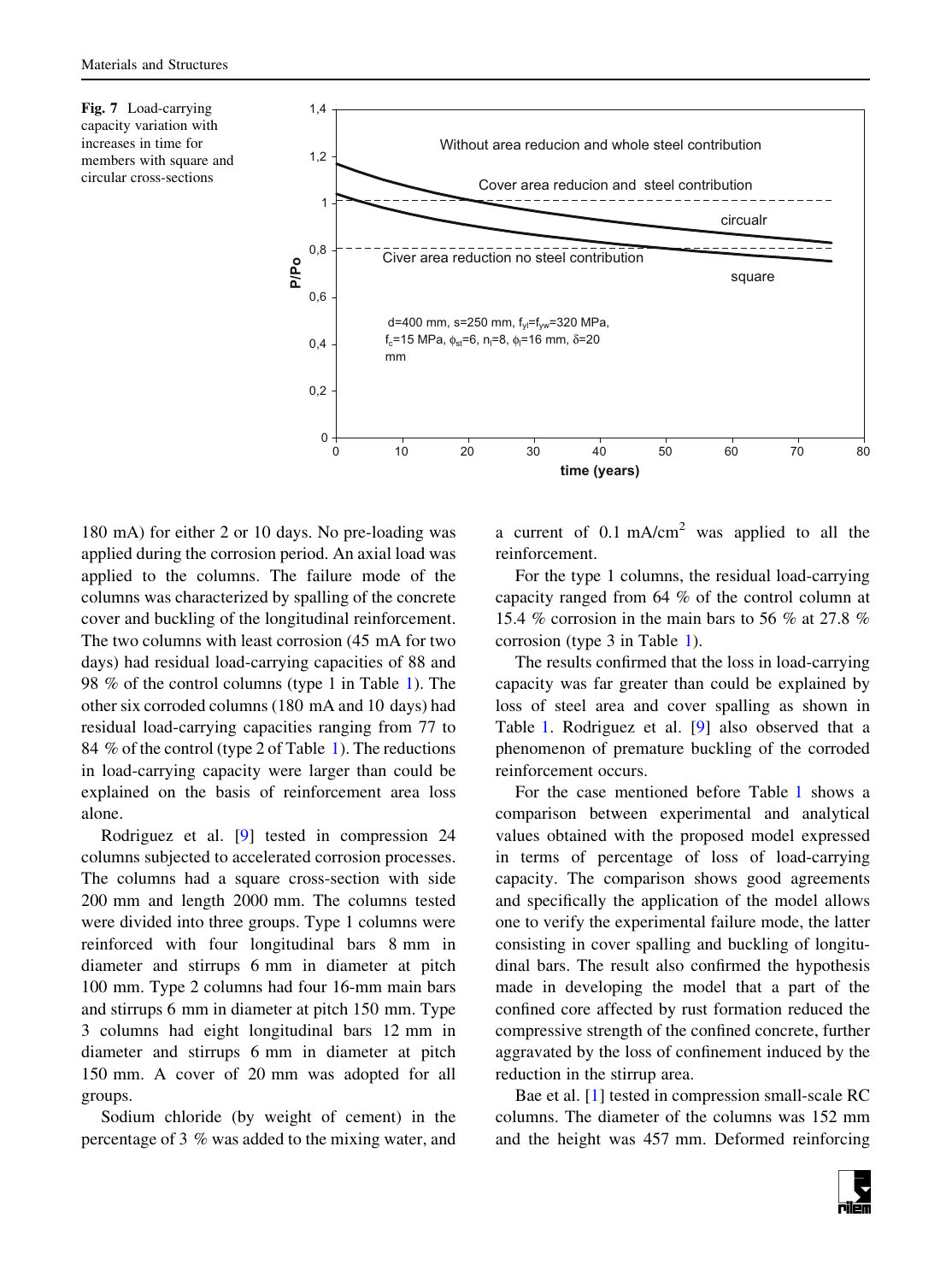<span id="page-9-0"></span>Table 1 Reduction in the load-carrying capacity of columns with square crosssections due to corrosion

| Author                         | Type           | Experimental $(\%)$ | Analytical $(\%)$ |
|--------------------------------|----------------|---------------------|-------------------|
| Uomoto and Misra [12]          |                | 88                  | 86                |
| Uomoto and Misra [12]          | $\mathfrak{D}$ | 84                  | 85                |
| Rodriguez et al. [9]           | 3a             | 64                  | 59                |
| Rodriguez et al. [9]           | 3 <sub>b</sub> | 56                  | 58                |
| Rodriguez et al. [9]           | 4a             | 58                  | 53                |
| Rodriguez et al. [9]           | 4b             | 54                  | 46                |
| Rodriguez et al. [9]           | 5a             | 63                  | 51                |
| Rodriguez et al. [9]           | 5b             | 51                  | 43                |
| Average and standard deviation |                | $Exp./Analy = 1.09$ | $ST.DEV. = 0.098$ |

bars with a diameter of 9.5 mm and yield strength of 414 MPa were used as longitudinal reinforcement. Steel wires with a diameter of 3.7 mm at pitch 25 mm were used as spiral reinforcement. The concrete strength was 21 MPa at the time of testing. The accelerated corrosion process was achieved by wetdry cycles and imposing an electric potential between the anode and cathode reinforcement. Compressive tests were conducted for specimens without corrosion processes (denoted as CONT specimen) and on specimens after completion of the accelerated corrosion process (denoted CON4 specimen). The tests showed that spalling of the concrete cover of the corrosion-damaged columns (CON4) occurred along the height of the columns almost at the same time, showing the significant loss of failure load with respect to the control columns (CONT).

A comparison in terms of load-axial strain curves is shown in Figs. [7](#page-8-0) and 8. The axial load-axial strain curves were determined with the following steps—an initial value of axial shortening e was assumed, —the effective confinement pressure due to the transverse steel was computed, —the compressive strength of the confined concrete and corresponding strain was calculated; the strength contribution due to the concrete cover, cracked core and effectively confined core was calculated; and finally the load  $P$  was determined as the sum of the previous contributions. Repeating this procedure for all possible axial strain values the complete load-strain curve was plotted.